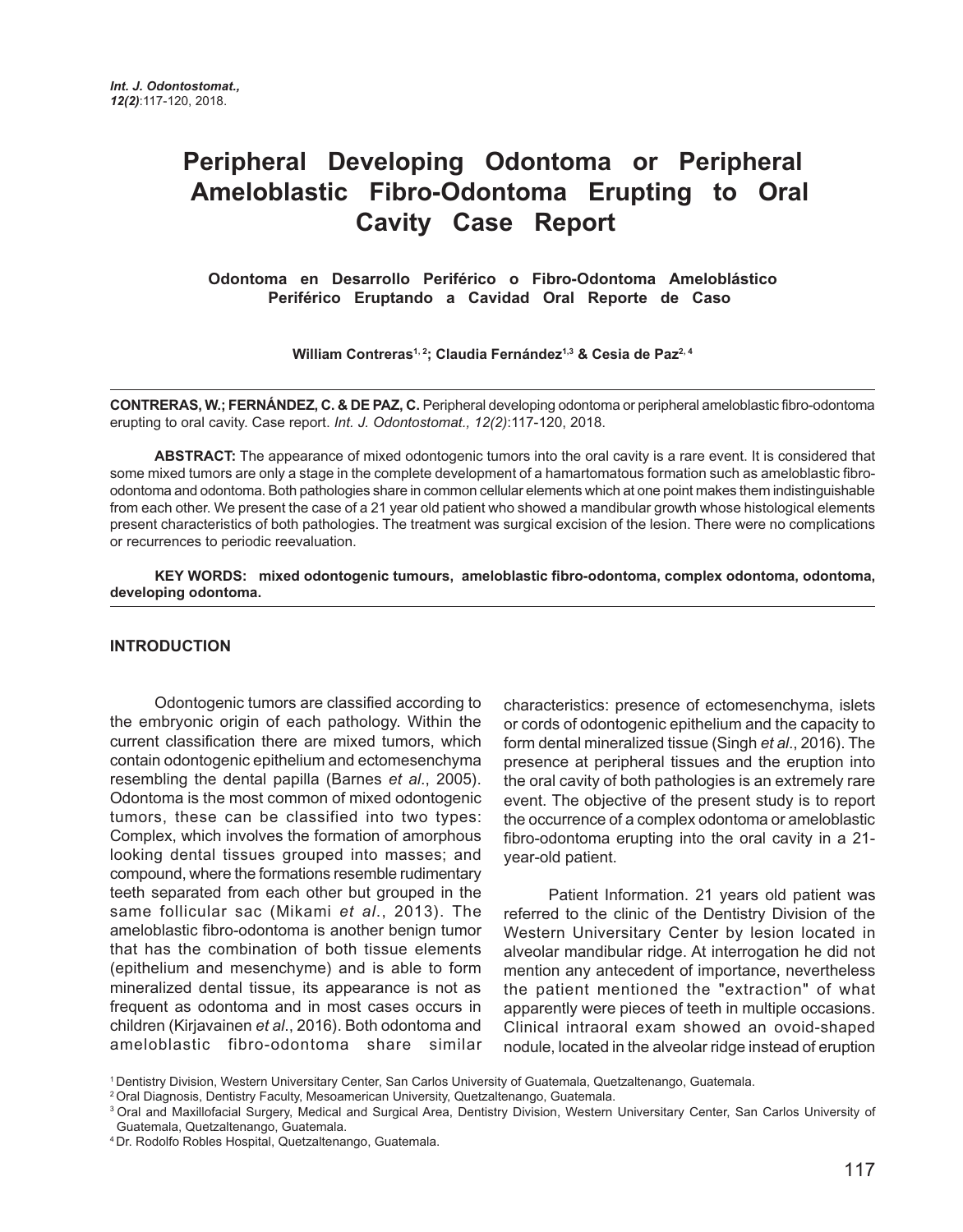of 3.2, sessile base, firm consistency, similar color to the adjacent mucosa, lobular surface with the presence of amorphous masses of hard consistency resembling dental tissue, asymptomatic and 2 years of evolution. The patient was indicated for panoramic and intra-oral periapical radiographic study to determine the situation of piece 3.2 (Fig. 1A, 1B, 1C). Under this description a presumptive diagnosis of Complex Odontoma was made with 3.2 non-erupted. Excisional biopsy is indicated to confirm diagnosis.

Under the effect of local anesthetic (lidocaine 2 % plus epinephrine at 1:100,000), an intrasulcular incision was made proceeding to expose a nodule of about 1.8 cm of diameter, hard consistency, which is then removed with straight elevator without problems, surrounding presence of fibrous tissue is evident which was removed with Lucas curette, multiple white nodules with hard consistency are also removed one by one. The osteotomy is then performed to proceed with the extraction of the 3.2 retained dental piece. Finally, the



Fig. 1. Preoperative aspect of the lesion. A. Occlusal view, no presence of 3.2. B. Hard masses erupting to oral cavity. C. Radiographic aspect with presence of 3.2.



Fig. 2. A. Postoperative aspect of the surgical excision of the lesion. B. Excised specimen. C. 8 days reassessment. D. 1 month reassessment.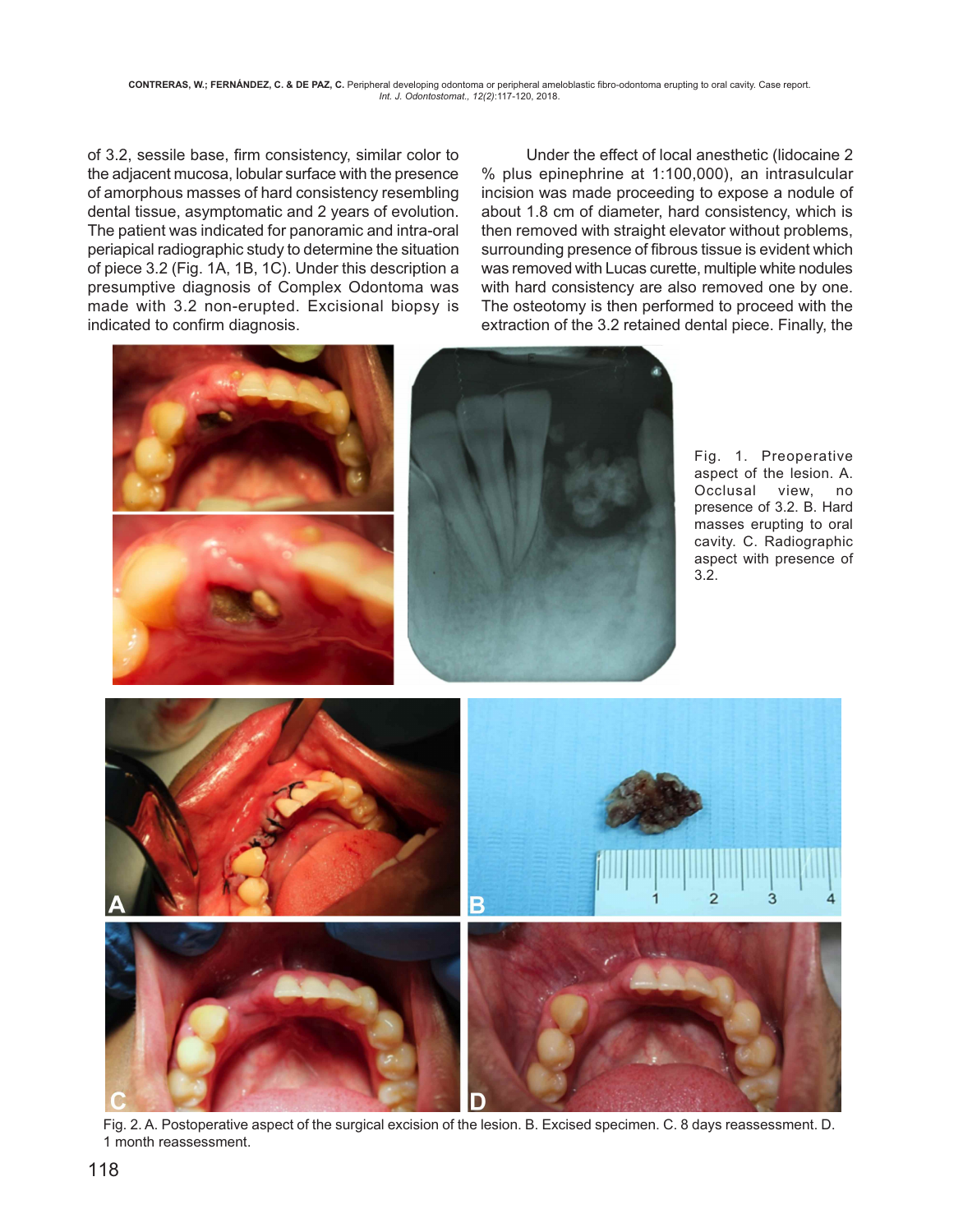remaining bone is examined, which shows normal appearance and consistency. The remaining tissue is removed and sutured with vicryl 3-0, without any complications. Postoperative indications are given and the patient was prescribed with broad spectrum antibiotics and non-steroid anti-inflammatory drugs (NSAIDs). The patient was reassessed clinically at 8 days and a month (Fig. 2A-D).

The histopathological study yielded the following findings: a large number of stellate fibroblasts with elongated nucleus were observed underlying normal stratified squamous epithelium. Immersed in this fibroblast proliferation the presence of islets and cords



epithelium and amorphous calcifications

of odontogenic epithelium and amorphous calcifications was evident (Fig. 3, Figs. 4A-B). Likewise the hard portions of tissue show formation of dentinal tissue and enamel matrix (Figs. 4C-D). The definitive diagnosis was: Developing Odontoma or Ameloblastic Fibro-odontoma.

### **DISCUSSION**

In the dental development process, epithelial tissues and ectomesenchyma are involved. From this interaction between both, the structure of the tooth arises as such (Barnes *et al*.). The epithelial rests that remain as part of the formation of the tooth may be the probable origin of pathologies such as odontoma or ameloblastic fibro-odontoma, which histologically present similarities that make them to some extent indistinguishable from each other, and may represent different stages in the formation of dental tissue (Silva *et al*., 2009). Both pathologies share histological features such as: Islets or cords of odontogenic epithelium surrounded by mesenchymal tissue that resembles the dental papilla, in addition to the presence of mineralized dental elements (dentin and enamel). Our case presented these characteristics typical of both Fig. 3. Fibroblastic proliferation with islets of odontogenic pathologies, however it is practically impossible to



Fig. 4. A. Odontogenic epithelia adjacent to amorphous calcifications. B. Islets of odontogenic epithelium. C. Enamel matrix formed within the lesion. D. Dentin with characteristic tubules formed within the lesion.